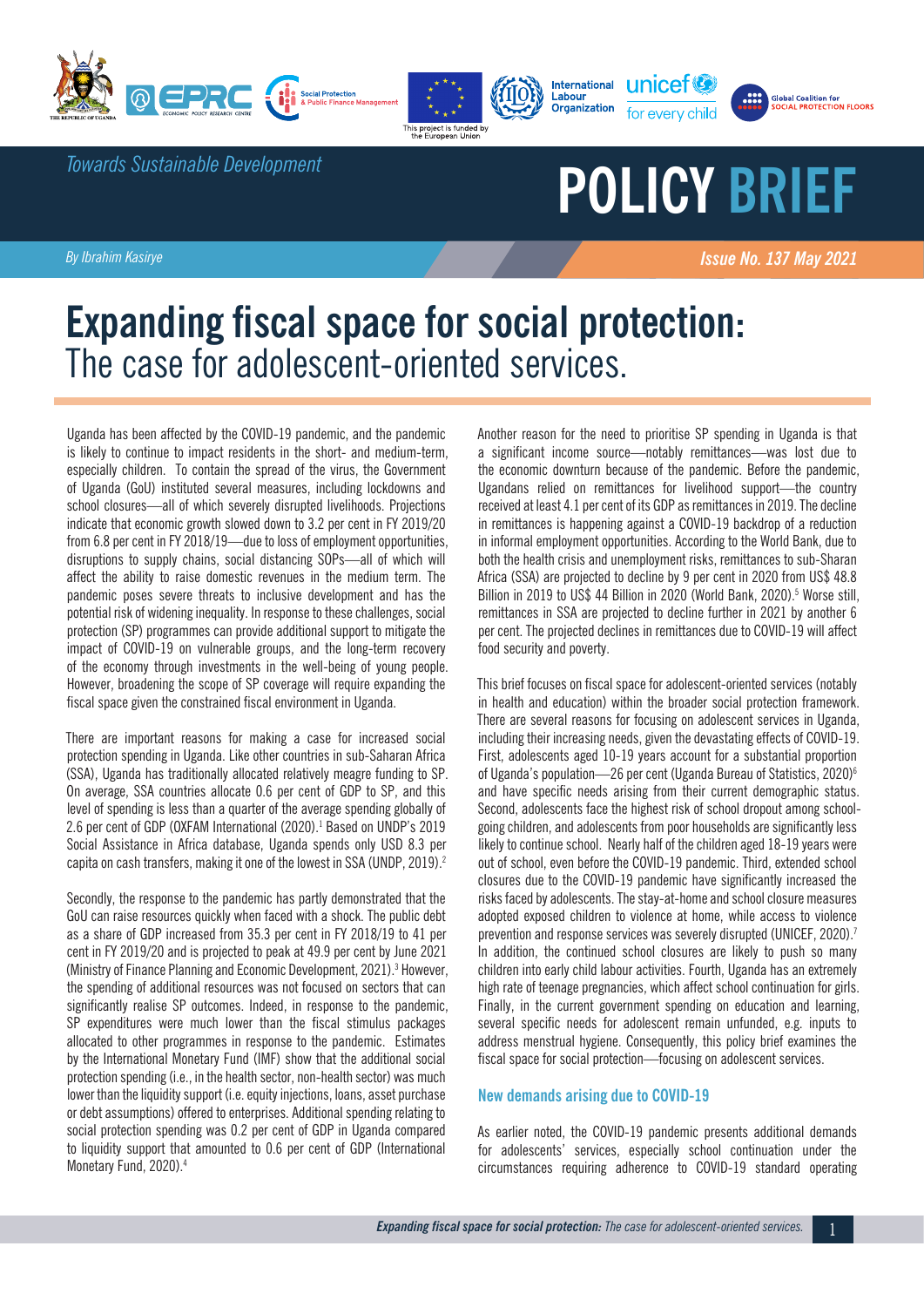procedures (SOPs). Partly due to these challenges, schools are yet to reopen for all students since closing in March 2020. In October 2020, schools partially re-opened for children due to undertake end-of-education-level examinations, while in March 2021, semi-candidates reported back to school. Ensuring schools are safe before re-opening requires additional financing in order to provide all children with face masks and handwashing facilities and ensure sufficient social distancing. Figure 1, based on the highfrequency surveys, shows that individuals from the poorest households in Uganda are yet to receive face masks. Hence when schools eventually fully re-open, the lack of face masks could be used as the criteria for sorting school entry—similar to what uniforms were at the advent of universal primary education.



Source: World Bank and UBoS (2020)<sup>8</sup>

The COVID-19 pandemic has exacerbated the already high rates of teenage pregnancy in Uganda. The 2016 Uganda Demographic and Health Survey (UDHS) showed that one out of every four girls aged 15-19 years has already given birth. Figure 2 shows the distribution of early childbirth across 15 geographical regions of Uganda. It is indicated that in 3 sub-regions notably North Central, Teso, and Tooro—teenage pregnancy rates exceed 30 per cent. Uganda's medium-term target to improve population health, safety and management are to reduce adolescent pregnancy rates to 22 per cent in FY 2020/21 and 15 per cent by FY 2025/26 (Ministry of Finance Planning and Economic Development, 2020).<sup>9</sup>

Media reports and household surveys during the COVID-19 pandemic indicated that teenage pregnancy rates increased in 2020. "*Moroto district registers 6,000 cases of teenage pregnancies during lockdown*" has become a relatively familiar headline during the COVID-19 pandemic in Uganda. Other newspaper reports in July 2020 indicated that in Kitgum, 2,300 schoolgirls conceived, and 128 were married. On the other hand, a household survey of refugees in Kampala and settlements revealed that teenage pregnancies and child marriage had increased by 21 per cent and 18 per cent, respectively, during the COVID-19 pandemic (UNHCR et al., 2020).11

The increase in teenage pregnancies registered during COVID-19 has implications for healthcare and the aspirations of the adolescents affected. Concerning health, adolescent pregnancies are associated with a higher likelihood of death due to childbirth complications. Out of the estimated 1.63 million births in Uganda, at least 6,000 women and young girls die due to associated difficulties. Fistula is another potential health outcome from teenage pregnancy—at least 0.5 per cent of all adolescents who have had a live birth experience fistulas symptoms (Uganda Bureau of Statistics and ICF (2018). Relatedly, adolescent pregnancies are associated with a higher likelihood of needing a C-section for birth—especially after the onset of labour pains, which can increase mortality rates. Finally, apart from pregnancy, early sexual activity increases the risk of contracting sexually transmitted infections—especially HIV/AIDS. The 2019 Uganda Population-based HIV impact assessment established that 1.8 per cent of young girls aged 15-19 years tested positive for HIV, which translates to about 4.291 young women affected (Ministry of Health, 2019).<sup>12</sup>

Interventions to address adolescent health challenges are typically financed through the community health budget line of regional referral hospitals (RFHs) and through adolescent clinics operated at RFHs. The services offered at these facilities include special clinic days for adolescents, provision of HIV/AIDS services, and providing access to antennal services for adolescents. The corresponding budget allocation for the above services is minimal. For example, in FY 2020/21, Masaka, Arya and Moroto allocated UGX 160 million, UGX 50 million and UGX 75 million, respectively, to adolescent related services. For the above hospital, the adolescent health services received only about 1 per cent of the budget (Ministry of Health, 2020).<sup>13</sup>



### **Lack of public financing for services needed by adolescents**

Although the human capital development programme under the NDP III prioritises adolescent sexual and reproductive health services, it nonetheless does not focus on non-health facility-based services, such as adolescent menstrual hygiene, which affects school attendance. The 2017 Adolescent Health Risk Behaviours in Uganda national study revealed that only 52.1 percent of teenage girls were using disposable sanitary pads while 46.1 per cent used other forms of support during their monthly cycle (Ministry of Health et al., 2017). Also, in the same survey, at least 26 per cent of the adolescents reported menstrual-related school absenteeism. Although the predominant reason for school absenteeism was the feeling of sickness, a substantial proportion of young girls miss school due to the lack of pads (Figure 3).

Source: UBoS and ICF (2018)<sup>10</sup>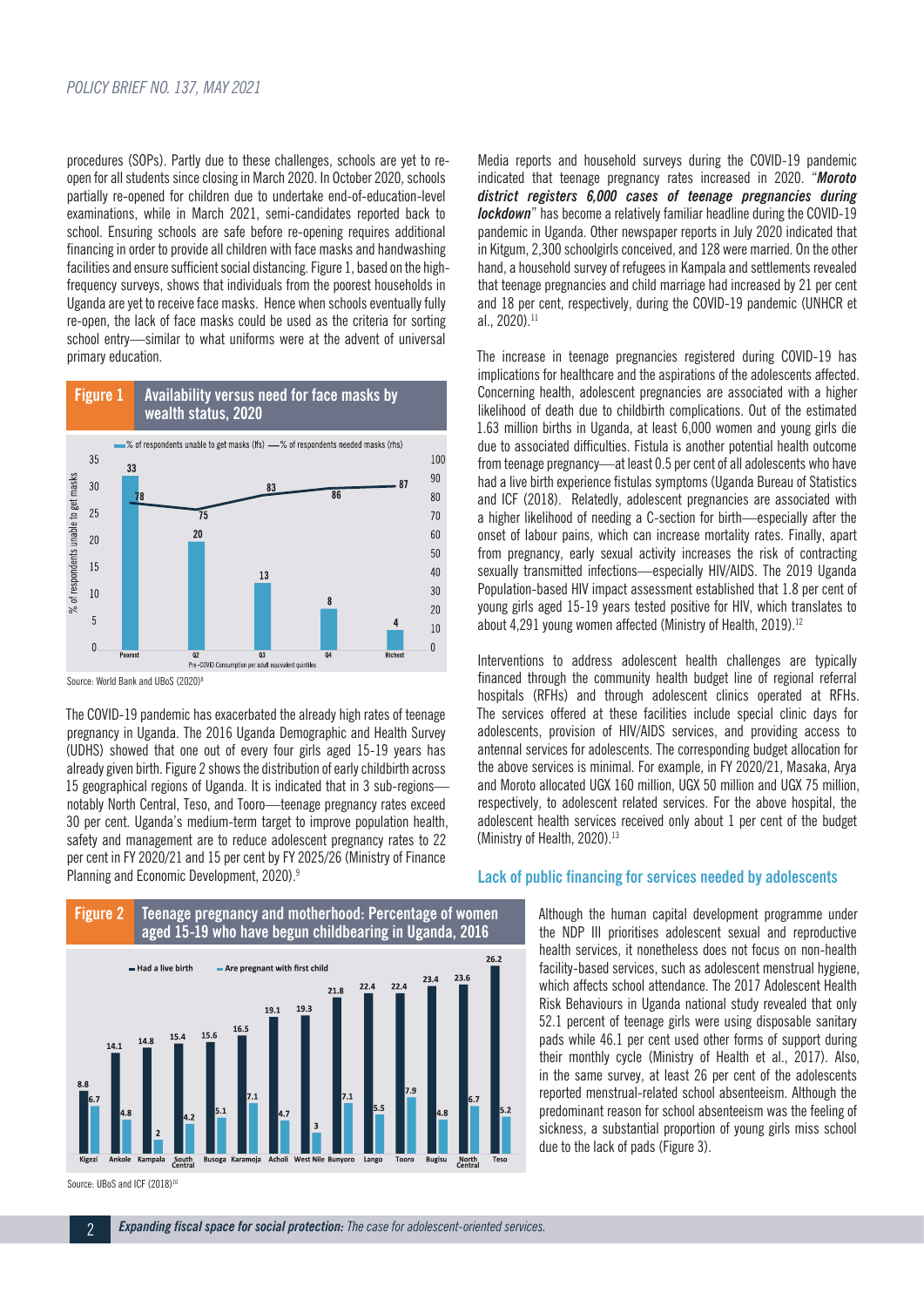

Source: Ministry of Health et al. (2017)<sup>14</sup>

In 2016, the Government of Uganda pledged to provide free sanitary pads to all girls in school. In 2020, the Ministry of Education indicated that this pledge was not feasible due to cost. Table 1 estimates the cost to the government to provide free sanitary pads to adolescent girls. Based on a market survey undertaken in December 2020, a monthly pack of 10 pads costs UGX 3,125 or USD 0.86. The annual cost would range from UGX 49.7 Billion—if the government covers only girls who presently cannot afford, and up to UGX 118.2 Billion—if the government is to support all schoolgoing girls regardless of current usage needs. This estimated cost ranges between 2.4 per cent and 6.1 per cent of the current education expenditure in primary and secondary sectors, i.e. UGX 1,947.7 Billion (MFPED, 2020).<sup>15</sup> The FY 2020/21 expenditures were about 18 per cent higher than the FY 2019/20 expenditures (UGX 1645 Billion).

Furthermore, over time, the average cost of sanitary pads has reduced from USD 1.3 in 2012 (Crofts and Fisher, 2012)<sup>16</sup> to the current USD 0.84 in December 2020 due to increased usage. Hence, a nationwide initiative could decrease per-unit costs, and therefore might be considered as complementary efforts to social protection initiatives. While the government pledge was shelved in January 2020, the above analysis suggests it is attainable even within current funding modalities.

### **Fiscal space**

The above discussions reveal that current funding for adolescent education and health services fall short of the increasing needs. A key question is whether there is fiscal space to increase adolescent oriented services. According to the IMF  $(2015)^{17}$ , fiscal space is defined as "the availability of budgetary room that allows a government to provide resources for

the desired purpose without any prejudice to the sustainability of a government's financial position". The possible approaches for creating fiscal space include: (a) external grants in the form of aid or debt relief; (b) domestic revenue mobilisation through improved tax administration or tax policy reforms; (c) deficit financing through domestic and external borrowing; and (d) reprioritisation and efficiency of expenditures. The above definition emphasises fiscal responsibility and sustainability and notes that not all alternatives for creating fiscal space are recommendable. For example, if a country is already highly indebted, increasing debt is not an excellent approach to creating fiscal space.

For the domestic revenue mobilisation approach, fiscal space can be created through tax reforms. However, the current macro-economic environment in Uganda constrains the feasibility of this approach. Figure 4 shows that Uganda's domestic revenues as a share of GDP have stagnated at about 14 per cent during the past 10 years. Indeed, this performance is below par in comparison to COMESA and SSA averages. Uganda has ample room to increase tax revenues, but the COVID-19 pandemic has affected fiscal position and options. Instead of tax reforms, improving tax administration is more likely to be politically acceptable. Even then, macroeconomic growth rates have reduced during COVID, which will likely negatively affect potential fiscal space from revenues expenditures.



Borrowing to finance expenditures is another approach to increasing fiscal space. Expansion of the fiscal deficit would ordinarily be covered through foreign borrowing, mostly on concessional terms. Nonetheless, the GoU is also increasingly pursuing commercial loans (these accounted for about 1 per cent of GDP in 2019/20). Even then, there are signs that the sources for concessionary funding appear to be drying up. This was partly demonstrated by the limited options to raise financing at the start of implementing FY 2020/21. Specifically, the government of Uganda instituted budget cuts in July 2020—which is unusual.

| <b>Table 1</b>  | Estimated Costs of providing free sanitary pads to adolescent girls in Uganda, FY 2020/2021 |                                                               |                                            |                                                |                                                      |                                                                           |                                   |                                                |
|-----------------|---------------------------------------------------------------------------------------------|---------------------------------------------------------------|--------------------------------------------|------------------------------------------------|------------------------------------------------------|---------------------------------------------------------------------------|-----------------------------------|------------------------------------------------|
|                 |                                                                                             | Category of girls that may require support                    |                                            |                                                |                                                      | <b>Estimated Annual Cost of providing sanitary</b><br>pads (UGX Billions) |                                   |                                                |
| Age category    | Estimated<br>numbers<br>of girls                                                            | Proportion of<br>girls that have<br>had first<br>menses $(1)$ | Proportion<br>not currently<br>using $(1)$ | Proportion of<br>girls attending<br>school (2) | Mimimum<br>number of girls<br>who require<br>support | All girls regardless<br>of current usage<br>status                        | Only girls<br>attending<br>school | Girls attending<br>school and<br>cannot afford |
|                 |                                                                                             | [A]                                                           | [B]                                        | [C]                                            | [D]                                                  | [E]                                                                       | [F]                               | [G]                                            |
| $10-14$ years   | 3.098.579                                                                                   | 219%                                                          | 523%                                       | 92.7%                                          | 328.994                                              | 254                                                                       | 23.6                              | 12.3                                           |
| $15 - 17$ years | 1.604.979                                                                                   | 92.3%                                                         | 47 2%                                      | 76.0%                                          | 531.406                                              | 55.6                                                                      | 42.2                              | 199                                            |
| $18-19$ years   | 885.523                                                                                     | 989%                                                          | 46.2%                                      | 583%                                           | 235.888                                              | 328                                                                       | 191                               | 88                                             |
| <b>AII</b>      | 5,589,081                                                                                   | 56.4%                                                         | 47.9%                                      | 82.5%                                          | 1,245,687                                            | 118.2                                                                     | 975                               | 46.7                                           |

Notes: (1) Based on the Ministry of Health et al (2017) report. (2) Based on the Uganda National Panel Survey 2019/2020.<br>[D] Those who require support are not presently using doth, herbs, grass or none at all based on UNIC

Source: Authors estimates (2021)